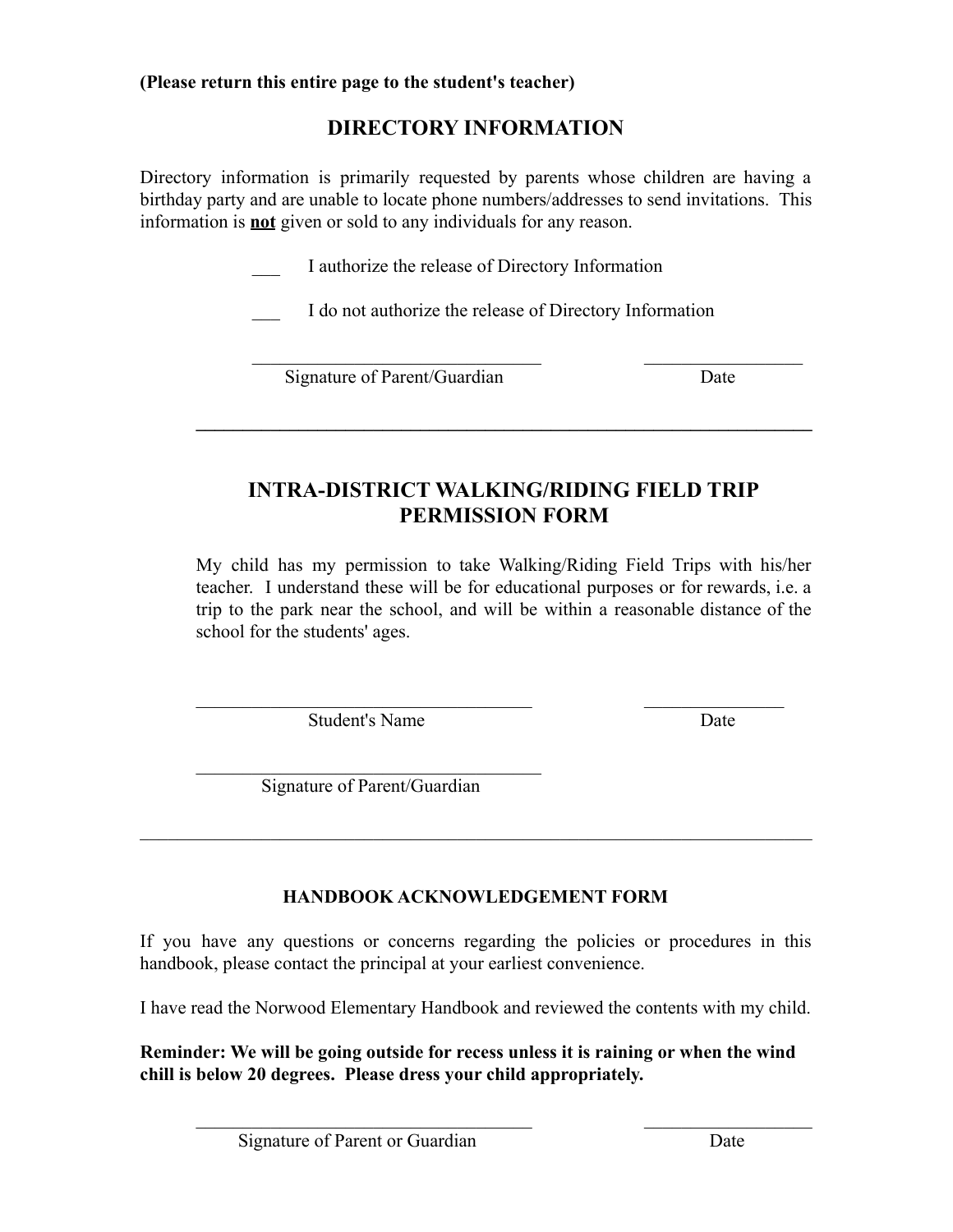# PARENT/STUDENT HANDBOOK FOR JEFFERSON LOCAL SCHOOL DISTRICT'S **NORWOOD ELEMENTARY SCHOOL**

# 2022-2023

Principal: Susan Barte Curriculum Director: Andrea Buescher Secretaries: Trudi Young Bambi Keckley

Mission of Norwood Elementary

"The mission of Norwood Elementary, a school of excellence, is to create an environment that promotes student learning, achievement, and growth through effective teaching and character building, with parent and community involvement."

Superintendent: William Mullett

Board of Education: Whitney Duemmel

David Harper Meg Hiss Addie Newman Mike Quinn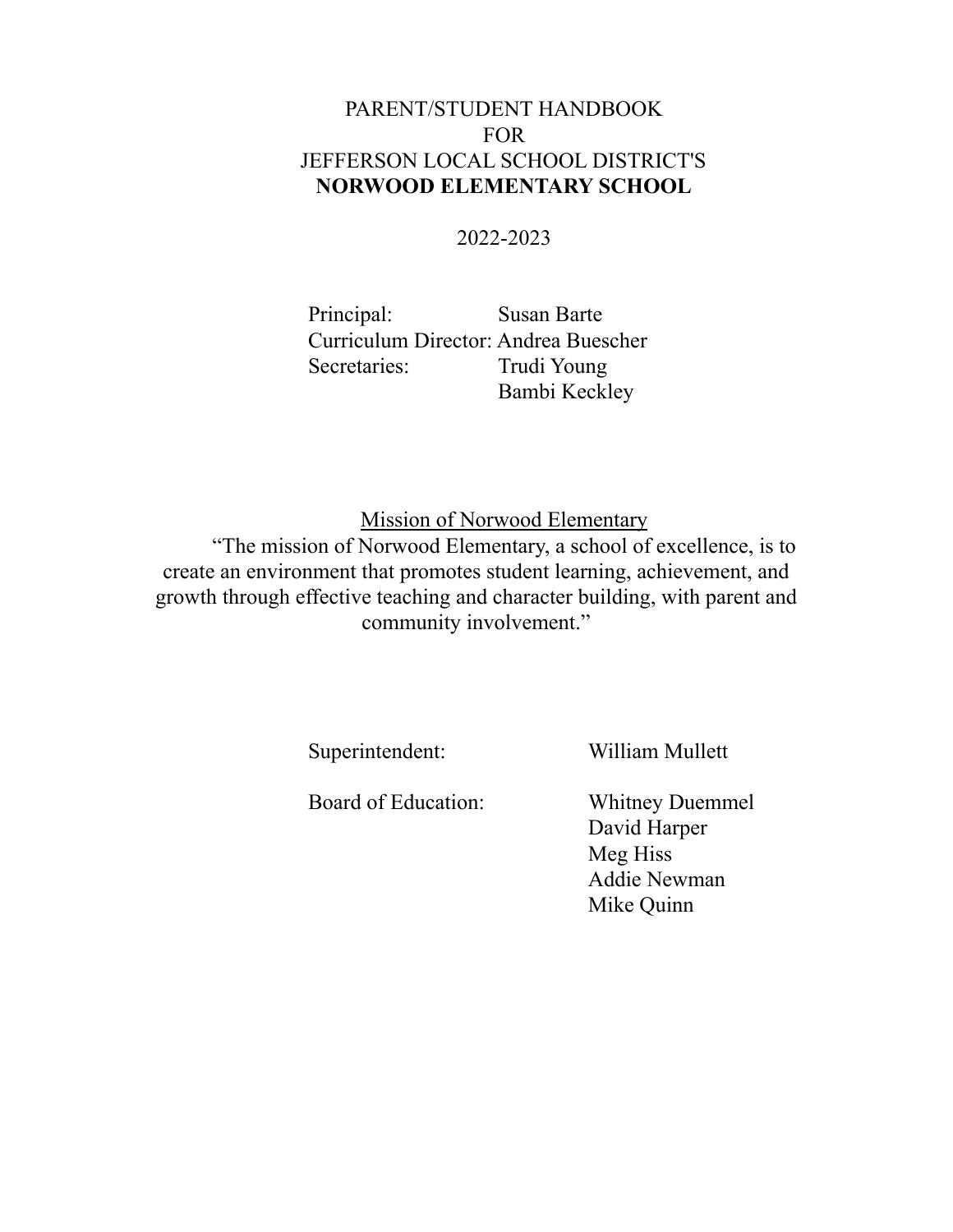#### Welcome to the New School Year

#### Dear Parents and Students,

This booklet of information is sent with the best wishes from the staff of Norwood Elementary. The booklet contains general information about the school's procedures which may help you better understand the students' day at school.

In addition, it contains information we are required by law to give you. Parents please read through the booklet and discuss its contents with your student. Please sign and return the last page to your child's teacher.

Please feel free to contact us at any time concerning questions you may have. When parents, students, and educators work together, the child receives the maximum benefit of the educational system. We are looking forward to an exciting year - one which we are certain will benefit each child.

Below is a list of Norwood personnel. Our phone number is 879-7642. **Please do not leave students' after school arrangements on teacher voice mails.** Instead, please call the operator or extension #3302 before 2:30p.m. If you receive the voicemail, you may leave the after school arrangement on this extension.

#### **Norwood Personnel**

Tammy Sapp Katie Burke Amy Sigman Renee Hall Jennalee Speakman Shannon Miller

Erin Hoop Kathy Brewer Linanne Humphries Jami Byers Marcie Mulchaey **Emily Ozbolt** Courtney Price Sheri Winniestaffer

#### **Second Grade Fifth Grade**

Jill Lambert Alison Crawford Lisa Marshall Justine Dams Charlie Morris Jessica Juhn Carrie Muschweck Dawn Klein

#### **Kindergarten Third Grade**

Sheri Jarvis Elizabeth Bowsher

#### **First Grade Fourth Grade**

#### **Madison/Champaign Educational Service Center Staff**

Cecilia Kuss-Shivler Erin Converse & Marcie Trein- aides Megan Thompson Crystal Morris - aide

**Special's Teachers Intervention Specialists** Melissa Jones – Library Angel Hillyard – Music Dean Hoenie Kevin Cutler - Physical Ed. Rachel Kennedy Mark Staffan - Title I Debra Ortlieb Lori Denes - Title I Mary Jo Parello Patricia Hamm - Title I and a Wisenbarger Melissa Bowersock - Speech **Elementary Aides** Melissa Ferguson - Nurse Cindy Duke Chantel Weldon - Clinic Assistant Jeanette Harding Heather Forema - Occupational Therapist Valerie Huffman Wanda Morgan - Learning Loss Support Baylie Miller **Social Worker** Candace O'Bryant

Jessica Thompson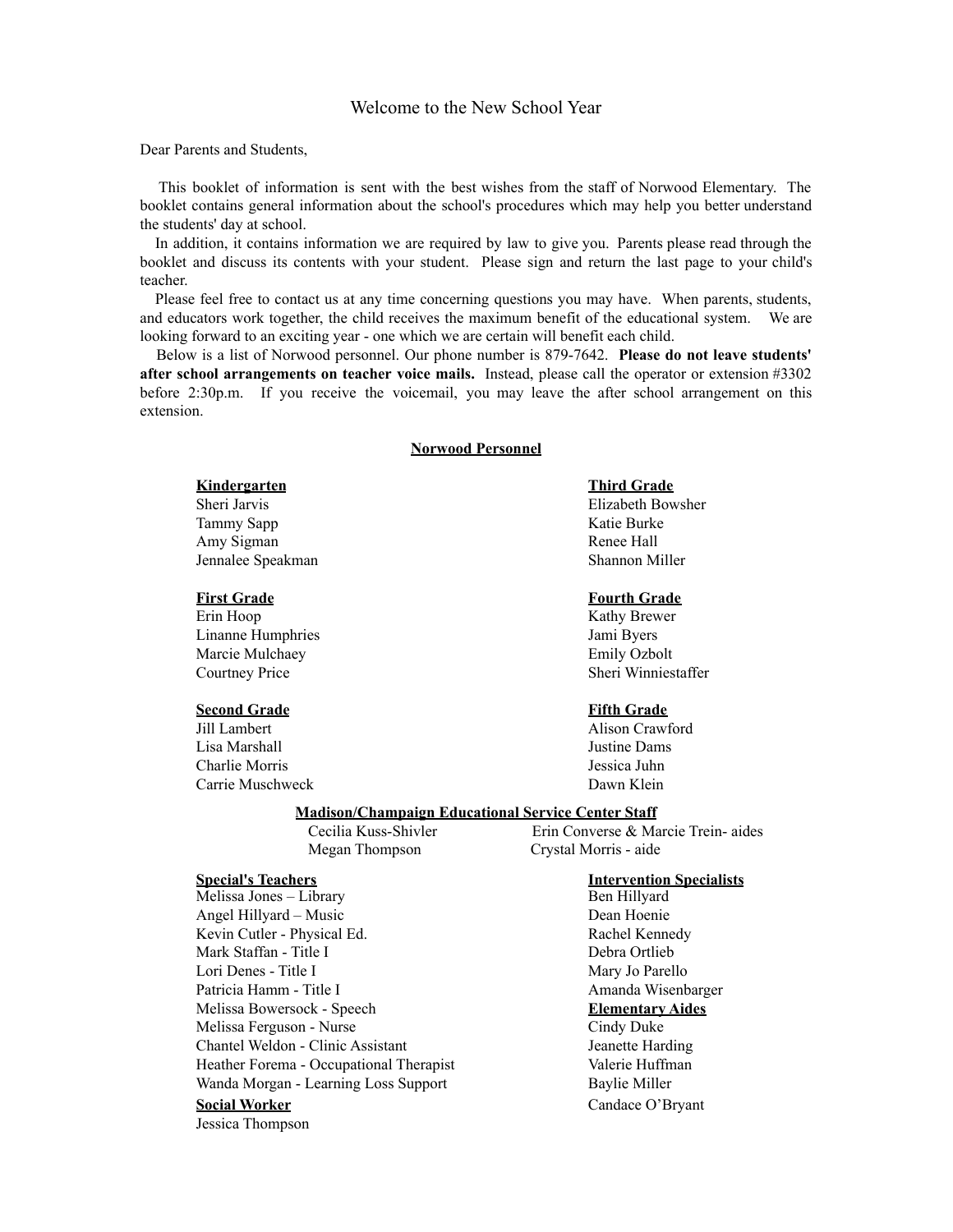### Jefferson Local School District Statement of Philosophy and Goals

#### Adopted August 18, 1986

"We believe that the West Jefferson Education Program exists for all individuals to receive guidance and encouragement for the realization of their potential and the clarification of their personal and social values."

Believing in this philosophy, we establish the following goals and objectives:

- I. To provide a total learning experience which is exciting, enjoyable, challenging and rewarding, preparing each individual for a meaningful present and future through:
	- A. Providing opportunities for the acquisition of skills in:
		- 1) communication reading, writing, speaking and listening
		- 2) number concepts and the sciences
		- 3) family living
		- 4) wise vocational choices
		- 5) wise use of leisure time
		- 6) management of money, time, property and resources
		- 7) utilization of information
		- 8) adaptation to change
		- 9) evaluation of alternatives
		- 10) problem-solving and decision-making
	- B. Development of:
		- 1) self-worth and worth of others
		- 2) responsible citizenship
		- 3) the responsibility for one's own actions
		- 4) appreciation of learning as a lifelong process
		- 5) meaningful relationships
		- 6) an appreciation of culture and beauty
		- 7) appreciation of the past, understanding of the present, and anticipation of the future
		- 8) respect for authority
		- 9) sportsmanship and fair play
		- 10) good physical and mental health
	- C. Involvement in:
		- 1) classroom learning
		- 2) multi-media centers in each school
		- 3) community resources (people and places)
		- 4) field trips
	- D. The Pursuit of special interest:
		- 1) enrichment type classes
		- 2) the arts
		- 3) the humanities
		- 4) individual guidance and counseling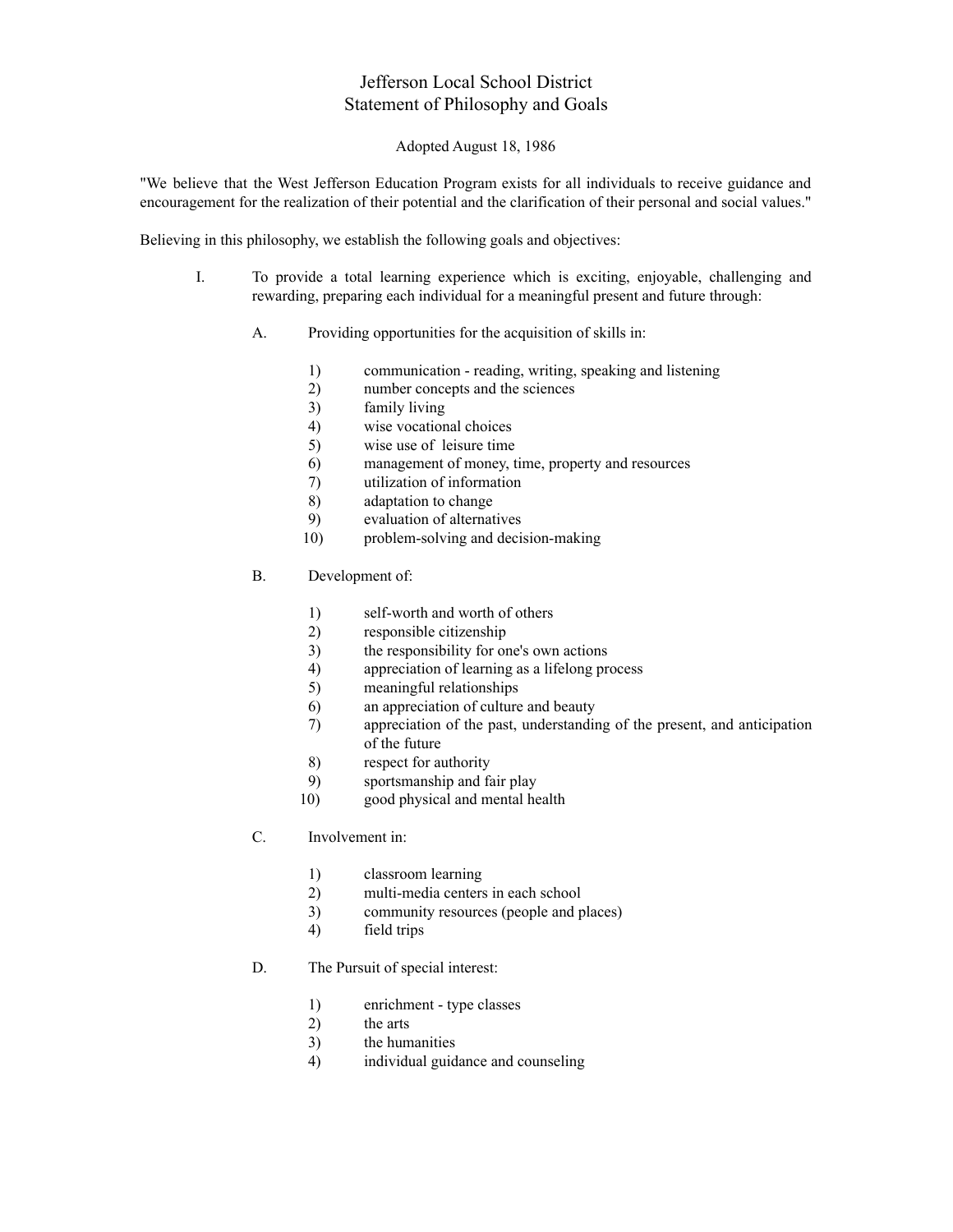- II. To provide quality individual instruction:
	- A. Employment of excellent teachers
	- B. Provide for smaller classes
	- C. Utilization of teacher aides
	- D. Provide time for lesson planning and curriculum development
	- E. Encouragement of departmental organization, at least at the middle school and senior high levels
	- F. Encouragement of student progress at own rate
- III. To provide opportunities for continued professional growth of all personnel:
	- A. Quality of administration
		- 1) high standards for qualification as administrators
		- 2) encouragement of intra-staff communication
		- 3) encouragement and appreciation of excellence in the staff
- IV. To provide avenues for communication with school, home and community:
	- A. Student progress reports at all levels
	- B. Parent/Teacher conferences as needed
	- C. Frequent newsletters
	- D. Encouraged participation ties with home and community
- V. To seek the necessary financing to underwrite our philosophy:
	- A. Survey of current and future needs
	- B. Establishing budget priorities
	- C. Frequent evaluation and up-dating of the entire financial program
	- D. Improved facilities
		- 1) renovation and repairs when needed
		- 2) frequent evaluations of buildings and equipment
		- 3) adequate services staff for maintenance and operation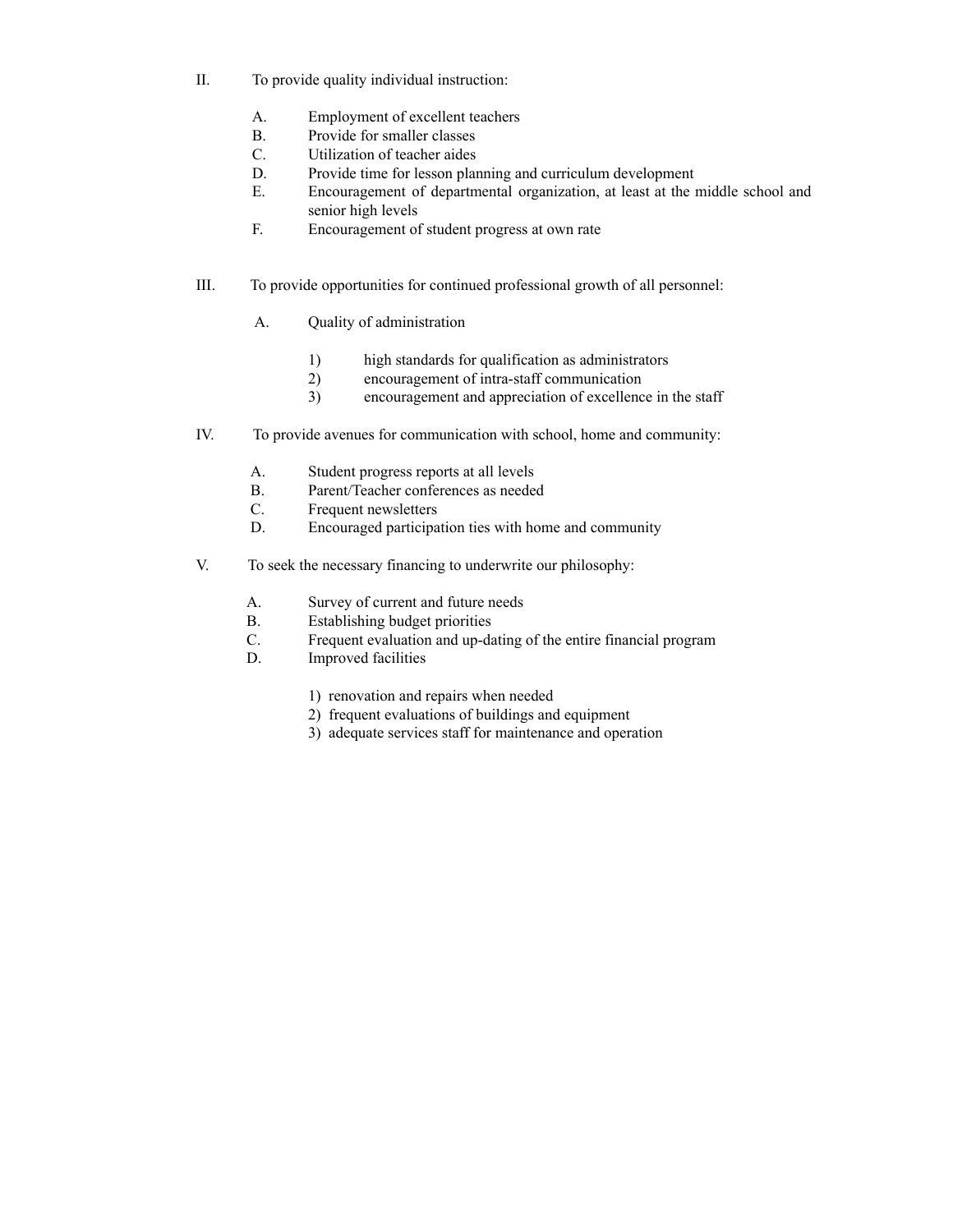#### **Table of Contents**

| 1                       |
|-------------------------|
|                         |
| 1                       |
|                         |
|                         |
| 2                       |
| 5                       |
|                         |
|                         |
|                         |
|                         |
|                         |
|                         |
|                         |
|                         |
| $\overline{\mathbf{3}}$ |
|                         |
|                         |
|                         |
|                         |
|                         |
|                         |
|                         |
|                         |
|                         |
|                         |
|                         |
|                         |
|                         |
|                         |
|                         |
|                         |
|                         |
|                         |
|                         |
|                         |
|                         |
|                         |
|                         |
|                         |
|                         |
|                         |
|                         |
|                         |
|                         |
|                         |
|                         |
|                         |
|                         |
|                         |
|                         |
|                         |
|                         |
|                         |
| 8                       |
|                         |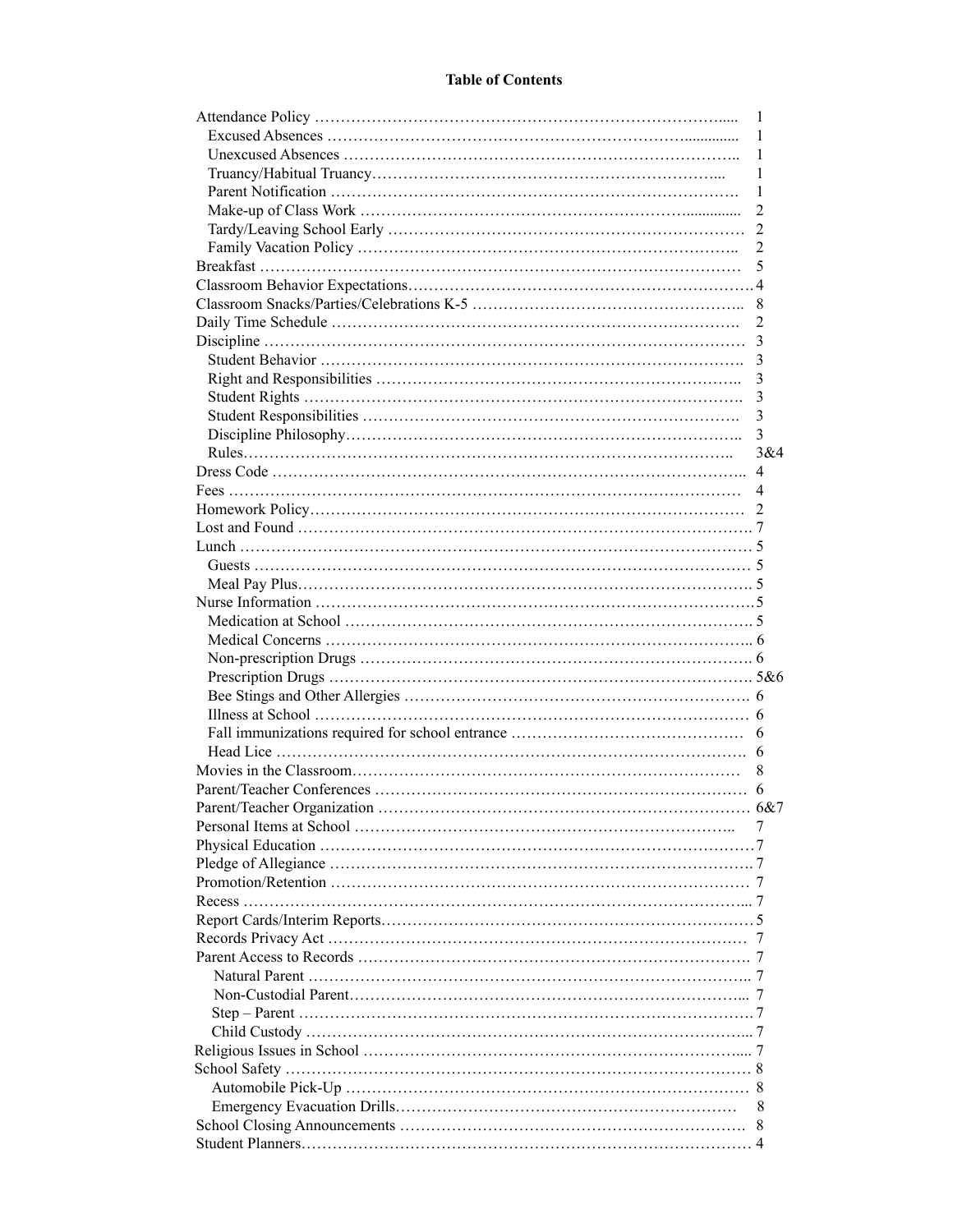#### Parents:

The federal law, No Child Left Behind, requires that any local school district receiving federal Title I funds must notify and give parents the opportunity to request information regarding the professional qualifications of their child's teacher. We are pleased to report that all of the teachers at Norwood Elementary meet the criteria set as a Highly Qualified Teacher.

If a parent would like additional information regarding a teacher's professional qualifications they should call the principal's office at 879-7642, ext. 3307.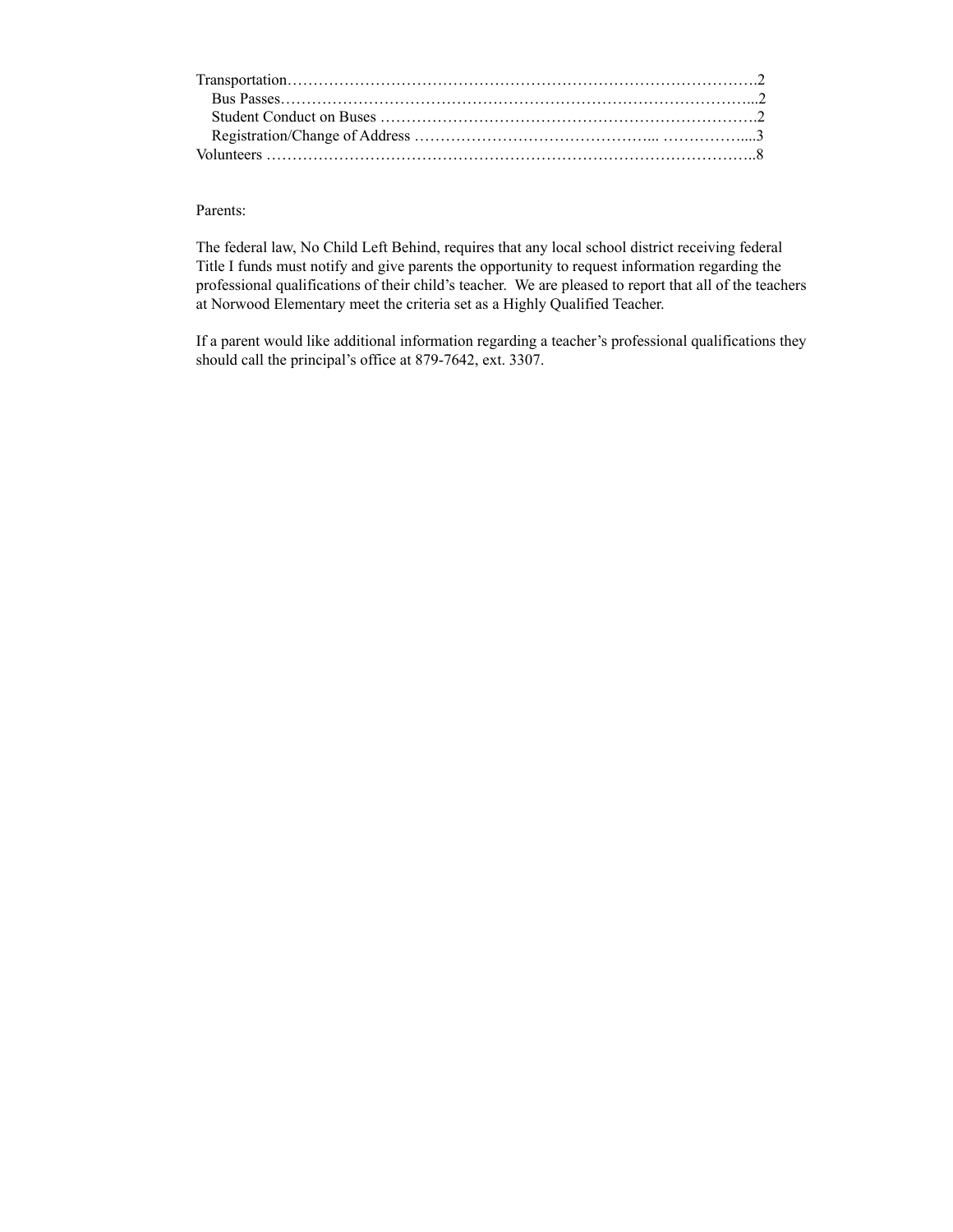#### **JEFFERSON LOCAL SCHOOL DISTRICT**

#### **PHYSICIAN'S REQUEST FOR THE ADMINISTRATION OF MEDICATION BY SCHOOL PERSONNEL**

**STUDENT NAME:**

| DOSE: _______________                 |
|---------------------------------------|
| TIME: _____________________           |
|                                       |
|                                       |
|                                       |
| DATE: <b>William Property Service</b> |
|                                       |

#### **PARENT'S REQUEST FOR THE ADMINISTRATION OF MEDICATION BY SCHOOL PERSONNEL**

I hereby request and give my permission to the principal or his designee to administer the following medication to my child and agree:

- 1. To deliver the medication to the school and NOT send it with my child
- 2. To notify the school if there are any changes related to the medication or if it is discontinued.

| <b>CHILD'S NAME:</b>            | DATE: |  |
|---------------------------------|-------|--|
| <b>NAME OF MEDICATION:</b>      | DOSE: |  |
| <b>ROUTE OF ADMINISTRATION:</b> | TIME: |  |
| <b>PARENT SIGNATURE:</b>        |       |  |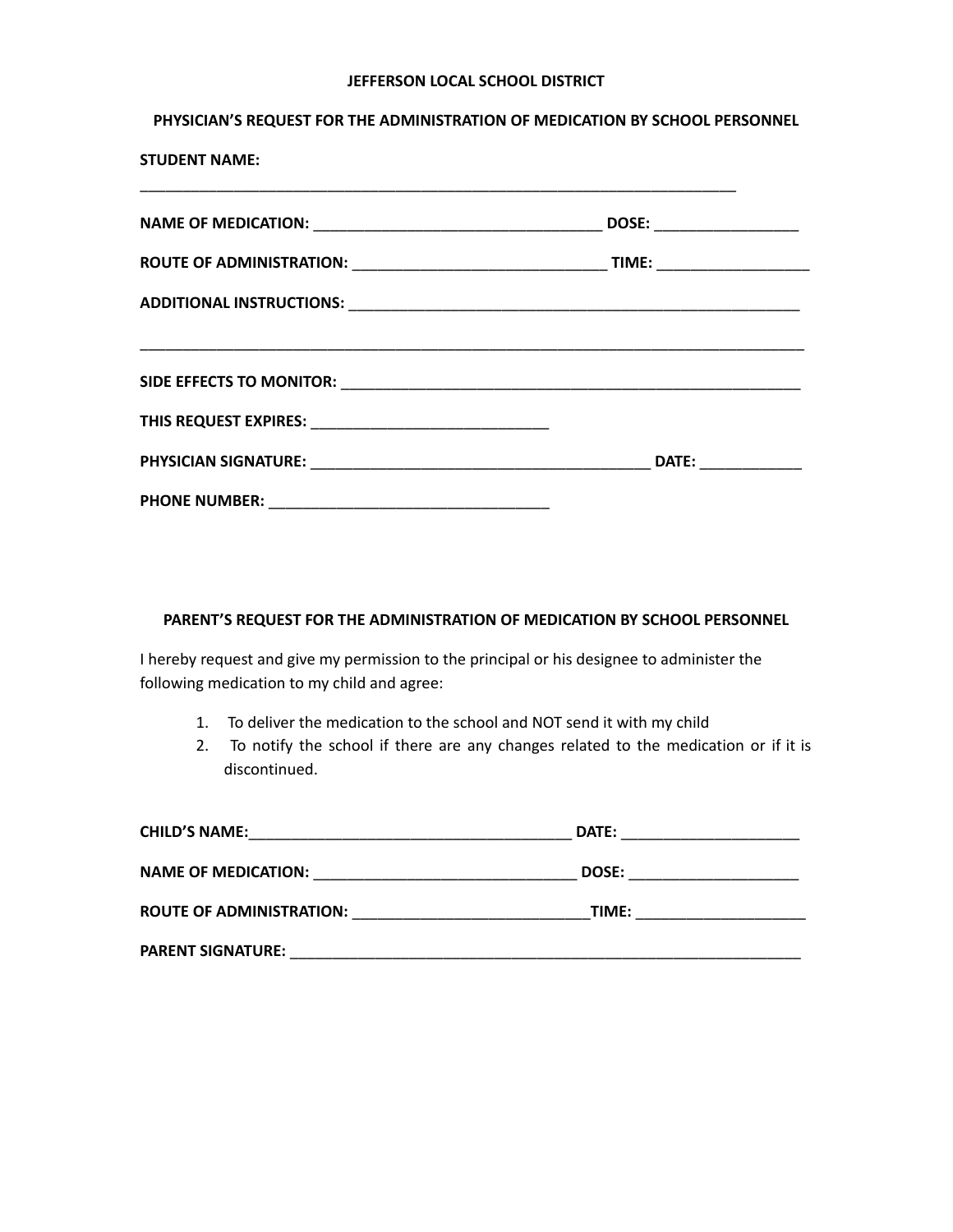#### **JEFFERSON LOCAL SCHOOL DISTRICT**

#### AUTHORIZATION FOR NONPRESCRIPTION/OVER-THE-COUNTER MEDICATION

To the Parent:

#### THE FOLLOWING INFORMATION IS NECESSARY FOR ANY STUDENT TO USE NONPRESCRIBED/OVER-THE-COUNTER MEDICATIONS IN SCHOOL. ALL SPACES MUST BE COMPLETED.

|    | Name of Student           |                                                         | Address                                                                                                                                                                                                     |
|----|---------------------------|---------------------------------------------------------|-------------------------------------------------------------------------------------------------------------------------------------------------------------------------------------------------------------|
|    | School                    |                                                         | Grade <b>Canadian Canadian Canadian Canadian Canadian Canadian Canadian Canadian Canadian Canadian Canadian Canadian</b>                                                                                    |
| А. |                           | I am requesting permission for my child named above to: |                                                                                                                                                                                                             |
|    |                           |                                                         | use or receive the following non prescribed orover-the-counter medication(s).                                                                                                                               |
|    |                           |                                                         |                                                                                                                                                                                                             |
|    |                           |                                                         |                                                                                                                                                                                                             |
|    |                           | Check Option 1 or 2 below:                              |                                                                                                                                                                                                             |
|    | $\Box$<br>1.              |                                                         | have medication(s) administered by a designated district employee.                                                                                                                                          |
|    | $\Box$<br>2.<br>employee. |                                                         | self-administer such medication(s) in the presence of a designated district                                                                                                                                 |
| В. |                           |                                                         | I will assume responsibility for safe delivery of the medication to school in its original container.                                                                                                       |
| C. | treatment.                |                                                         | I will notify the school immediately if there is any change in the use of the medication or                                                                                                                 |
| D. | dosage.                   |                                                         | Our physician has instructed that this medication should be administered in the above designated                                                                                                            |
| Е. |                           |                                                         | I release and agree to hold the Board of Education, its officials, and its employees harmless from<br>any and all liability for damages or injury resulting directly or indirectly from this authorization. |
|    | Signature of Parent       |                                                         | Date                                                                                                                                                                                                        |
|    | Home Telephone            |                                                         | Work Telephone                                                                                                                                                                                              |
|    |                           | Signature of School Representative                      | Date                                                                                                                                                                                                        |

#### **THIS FORM WILL EXPIRE AT THE CONCLUSION OF THE CURRENT SCHOOL YEAR**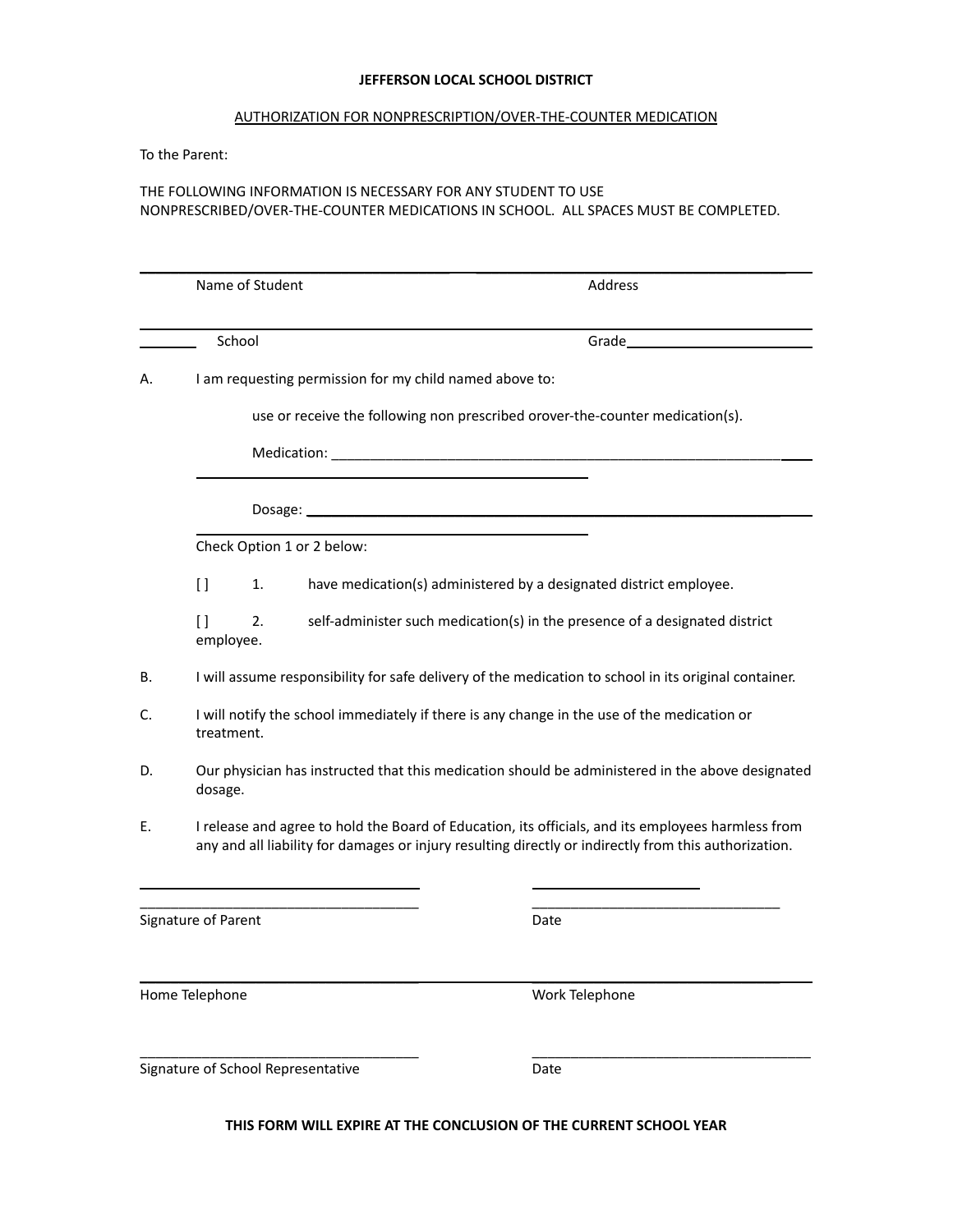# JEFFERSON LOCAL SCHOOLS

# **STUDENT INTERNET/COMPUTER GUIDELINES AND ACCEPTABLE USE POLICY**

In exchange for the use of the Jefferson Local Schools Internet/Computers/Network, I understand and agree to the following:

- I. That the use of the Jefferson Local Schools computer equipment is a privilege which may be revoked by the administrators of the system at any time for abusive conduct. Such conduct would include, but not be limited to: placing of unlawful information, computer viruses or harmful programs on the system in either public or private files or messages, the unauthorized altering of system software, and transmission of materials which constitute a violation of copyright law. The threatening, abusive, defamatory or otherwise objectionable language in either public or, upon registration of complaint, private messages. The staff of Jefferson Local Schools will be the sole arbiter of what constitutes obscene, vulgar, threatening, abusive, defamatory, or otherwise objectionable language.
- II. That Jefferson Local Schools reserves the right to review any material stored in files which are generally accessible to others and will edit or remove any material which the Jefferson Local Schools staff, in as sole discretion, believes may violate any of the standards mentioned in this document. It is expressly forbidden for users to use any Jefferson Local Schools resources to obtain, view, download, store, forward or otherwise access such materials.
- III. That the Jefferson Local Schools users who violate the above standards or attempt to log in as another user will have their accounts disable and be subject to further disciplinary action.
- IV. Files stored on school computers are restricted to school related assignments only. Personal files may not be stored.
- V. That I shall not copy (without authorization), damage, or alter any hardware or software.
- VI. All non school software and diskettes must be checked for viruses and approved for use by school personnel before being used on any computer and are subject to inspection and approval by school personnel at any time.
- VII. That I shall not attempt to establish or aid in establishing computer contact into school district restricted computer nets or any other unauthorized databases.
- VIII. That I shall not attempt to bypass or alter any security measures established by the School District.
- IX. That the Electronic mail is not guaranteed to be private.
- X. Access to any Electronic mail systems other than district owned email are prohibited.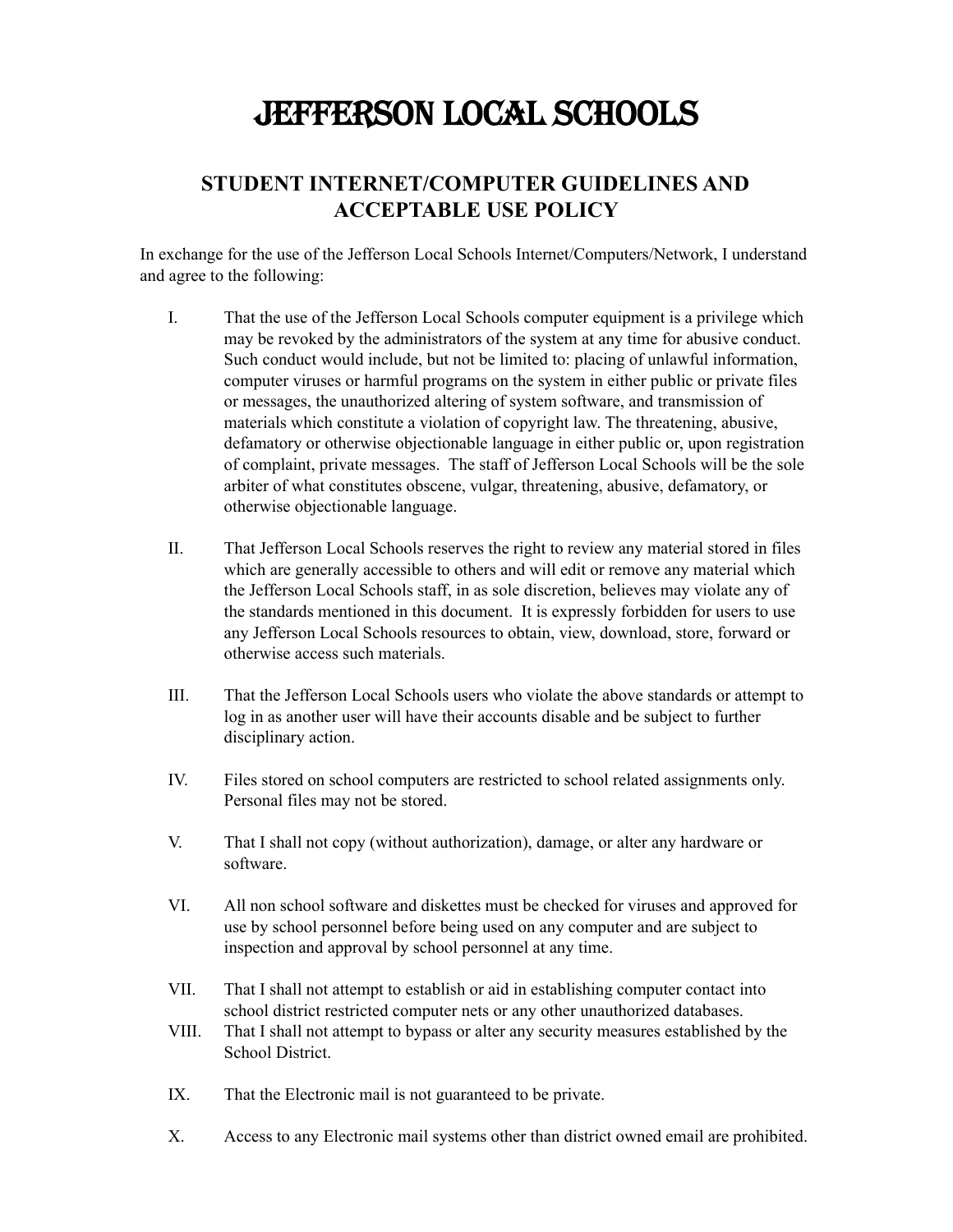- XI. That I should not reveal my password (if applicable) to anyone.
- XII. That I should not reveal personal addresses or phone numbers
- XIII. Cellular phones are to be turned off around any district computer or network equipment. (e.g. BlueTooth enabled phone will not be turned on for any reason, anywhere within the district)
- XIV. That the network is a shared resource with finite capacities; that I should be considerate when transferring or storing large files on Jefferson Local Schools resources; that any use of the network which disrupts other users or seriously degrades performance may be determined to be improper by the systems administrator and that appropriate action will be taken.
- XV. That will use appropriate and proper judgment when printing to Jefferson Local Schools printers. Abuse of this privilege would include, but not be limited to excessive printing. Loss of user account privileges along with disciplinary action may be taken.
- XVI. That Jefferson Local Schools users need to be aware that the Internet, like television, telephone service, and other forms of mass media, provides access to information and people, representing many different countries, cultures, political/philosophical/moral/religious views, and lifestyles. Students using Internet in Jefferson Local Schools shall be responsibly supervised. However Jefferson Local Schools and its employees can not be responsible for students' inappropriate use of the school's equipment and/or the network system.
- XVII. That all information services and features contained on Jefferson Local Schools networks are intended for the private use of its users, and any commercial or other unauthorized use of those materials, in any form, is expressly forbidden. This includes, but is not limited to, commercial transactions, "for profit" ventures, employee recruiting, extensive personal business, product advertisement, and political lobbying.
- XVIII. The internet/intranet are for educational purposes only.
- XIX. That all information contained on Jefferson Local Schools is placed there for educational and general information purposes and is, in no way, intended to refer to, or be applicable to any specific person, case, or situation.
- XX. That Jefferson Local Schools does not warrant that the functions of the system will meet any specific requirements you may have, or that will be error free or uninterrupted; nor shall it be liable for any direct or indirect, incidental, or consequential damages (including lost data or information) sustained or incurred in connection with the use, operation, or inability to use the system. Jefferson Local Schools shall not be liable for any damage incurred due to harmful programs (including computer viruses), which on rare occasions, may propagate through computer networks such as the Jefferson Local Schools network.
- XXI. That I will abide by such rules and regulations of system usage as may be changed from time to time by the administrator of Jefferson Local Schools network.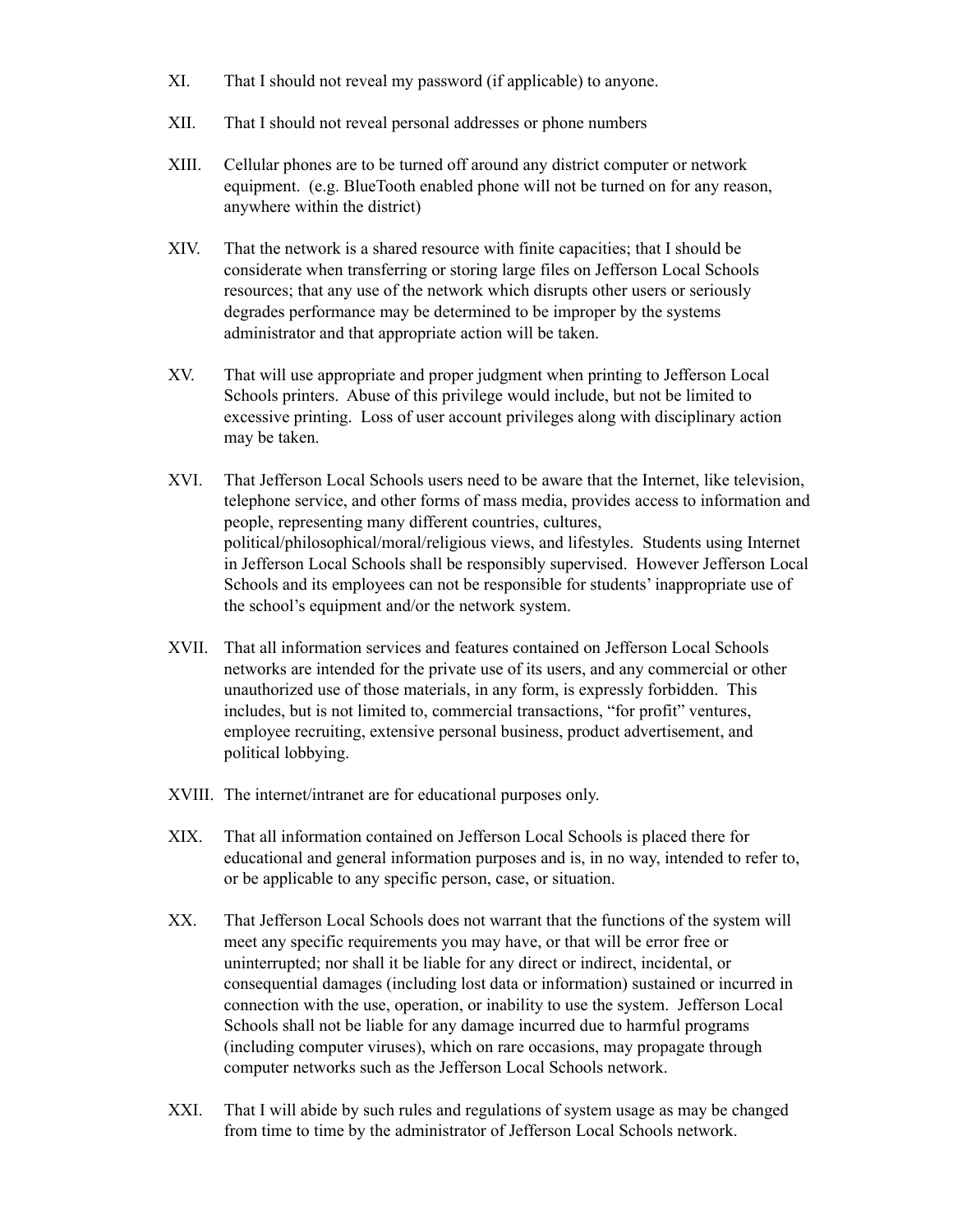# **HEALTHY SNACK IDEAS**

The following is a list of healthy snack ideas for our students based upon our District Health Plan. Although the list is not all inclusive, it serves as a guide for the types of foods that are appropriate to have for daily snacks and school holiday parties.

#### POPCORN

#### BANANA/BLUEBERRY/ZUCCHINI BREAD OR MUFFINS

FRUIT

VEGETABLES (with or without a low fat dip)

LOWFAT YOGURT (fresh or frozen)

#### CHEESE

#### WHOLE WHEAT CRACKERS

#### PRETZELS

#### GRANOLA BARS

#### GRAHAM CRACKERS

#### RAISINS

#### ANIMAL CRACKERS

#### 100% FRUIT POPSICLES

#### TRAIL/CHEX MIX

#### BAKED CHIPS

#### SALSA

#### UNSWEETENED APPLESAUCE

#### WHOLE GRAIN CEREALS (CHEERIOS, FROSTED MINI WHEATS)

#### PEANUT BUTTER

#### RICE CAKES

#### LOW FAT PUDDING

#### NUTS

#### LUNCHMEAT

#### SUNFLOWER/PUMPKIN SEEDS

#### JERKY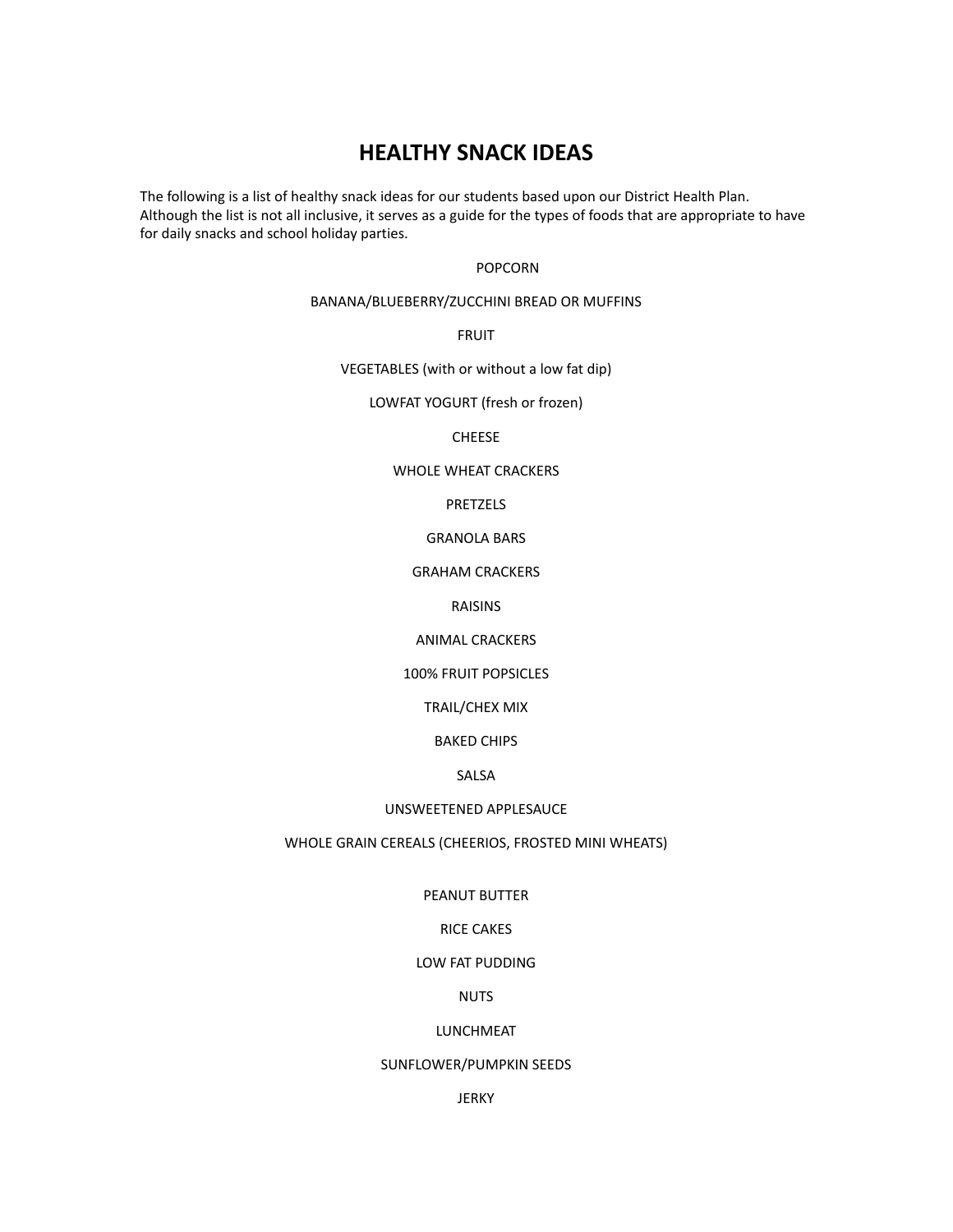#### **Attendance Policy**

Students are expected to attend classes regularly and to be on time in order to benefit maximally from the instructional program and to develop leadership habits.

The Board of Education of the Jefferson Local School District has adopted a policy conforming to State law. **A parent or guardian must notify the school** on the day a student is to be absent, by the time school begins. If no notice is received, an attempt will be made to notify the parent/guardian by phone, to confirm the parent/guardian's knowledge of the student's absence.

The following procedure will be used by the Jefferson Local School System:

#### **Parent Responsibility**

- 1. Parent/Guardian is required to complete emergency/medical form online through the OneView System at the beginning of the school year.
- 2. The school must be notified immediately of any address and/or telephone number changes in order to maintain accurate information in the event contact needs to be made. **Please notify the school office in writing and update your emergency form using the online OneView.**

#### **Parent Procedure**

A parent must notify the school by 8:35am if their student is going to be absent. Give the student's name, teacher, and reason for the absence. The Attendance line is open 24 hours a day and the number is **614-879-7642, option #2.**

#### **School Responsibility**

- 1. A call will be made to the designated number on file in the office. If you want that number to be one other than home, please advise the office.
- 2. A parent/guardian will be notified as soon as possible daily of the student's absence unless absence has been previously reported to the school. The school will call stating: "This is Norwood Elementary calling to inform you that student's name is absent from school today. Please give us a call at 614-879-7642.

#### **Excused Absence**

Ohio law states that pupils may be absent from school for the following reasons:

1. Personal illness of student: The approving authority may require the certification of a physician if he/she deems it advisable.

2. Family illness: The absence under this condition shall not apply to children under the age of 14.

3. Quarantine for contagious disease: The absence of a child from school under this condition is limited to the length of quarantine as fixed by the proper health officials.

4. Family vacation/planned absence (see page 2)

5. Death in the family: The absence arising from this situation is limited to a period of 18 hours unless reasonable cause can be shown by the applicant child for a longer absence.

6. Observance of religious holidays: Any child of any religious faith shall be excused if his/her absence was for the purpose of observing a religious holiday consistent with his/her family's creed or belief.

#### **Unexcused Absences**

Unexcused absences are absences for reasons other than those listed above. Students with excessive unexcused absences or tardies may be referred to the District Attendance Officer, result in disciplinary action and can include truancy charges being filed on the student or contributing charges on parents.

#### **Truancy/Habitual Truancy**

Truancy is defined as being out of school or class for reasons other than the reasons listed under the Ohio Revised Code (ORC). A habitual truancy is any child of compulsory school age who is absent from school without a legitimate excuse for 30 or more consecutive hours, 42 or more hours in one month, or 72 or more hours in a school year.

Absences that are medically excused cannot be utilized when calculating the total hours of absence for H.B. 410 purposes.

#### **Parent Notification and Truancy Prevention**

The Board directs the administration to develop intervention strategies that may include all of the following:

- 1. Attendance letters will be sent by administration.
- 2. Provide a truancy intervention plan meeting and provide counseling for habitual truancy.
- 3. Request or require a parent having control of a habitual truant to attend parent involvement program and/or a truancy prevention program.
- 4. The attendance officer will file a complaint with the Juvenile Court System.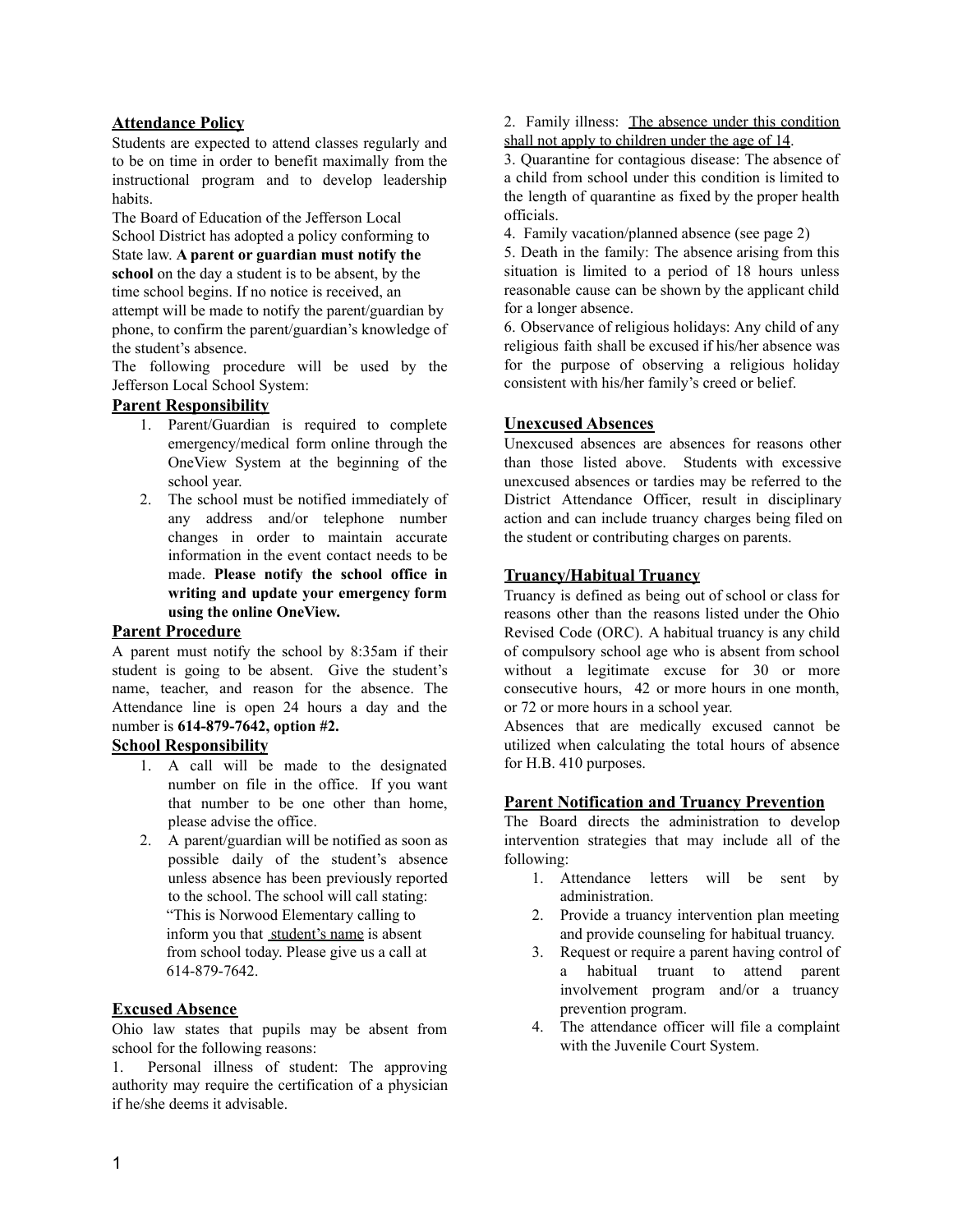#### **Make-up of Class Work**

When your student is absent, you may make arrangements to pick up homework. The teacher will need time during the day to gather assignments, materials, and books for the student. **Homework may then be picked up at the end of the day.**

#### **Tardy/Leaving School Early**

Prompt arrival to school is expected of all students. Any student who arrives at school after 8:35 a.m. **must be accompanied by an adult and signed-in at the front office.** Student's will receive a tardy slip before entering the classroom. All tardies (except doctor's appointments with a note) are unexcused.

Arriving late or leaving early goes against perfect attendance. Excessive tardiness can result in an attendance mediation or referral to the Attendance/Truant Officer for further action.

#### **Student's arrival/departure time:**

| 8.20 | <b>First Bell</b>    |
|------|----------------------|
| 8:35 | Tardy Bell           |
| 3.15 | Walkers Dismissal    |
| 3:20 | <b>Bus Dismissal</b> |

#### **Family Vacation/Planned Absences Policy**

Parents and students are strongly urged to arrange for planned absences only when absolutely necessary. State law mandates full attendance of students for the number of days school is in session and places the responsibility for full attendance upon the student's parents/legal guardians. Requests for such planned absences are to be made only in cases of utmost necessity. The principal has the authority to approve or deny requests for all planned absences. Students with poor attendance records will not be approved. Reasons students may be permitted to request planned absences are limited to the following:

- 1. A family vacation when a student is accompanied by parent(s) or legal guardian(s).
- 2. Educational activities sponsored by an organization other than the school; this includes Take Your Child to Work Day.

Applications for planned absences are available in the office and must be signed by an administrator. This must be done in advance of the planned absence and may be unexcused days if the form is not filled out and turned in **BEFORE** the student leaves.

#### **Homework Policy**

Homework is important and is an extension of the learning that takes place in school. It should provide practice and drill that reinforces classroom learning and can provide opportunities for independent study, research, and creative thinking. Parents can help their children by arranging a quiet, comfortable place for the students to work and by seeing that assignments are completed. We hope that parents will:

- 1. Encourage and support the student in the performance of assigned homework.
- 2. Indicate and show interest in the assignments and assist, if possible, when requested by the student.

#### **Daily Time Schedule**

| 8:20 a.m.    | <b>First Bell</b>             |
|--------------|-------------------------------|
| 8:35 a.m.    | <b>Tardy Bell</b>             |
| $10:50$ a.m. | Kindergarten Lunch            |
| $11:15$ a.m. | 1st Grade Lunch               |
| $11:35$ a.m. | 2nd Grade Lunch               |
| $11:50$ a.m. | 3rd Grade Lunch               |
| $12:10$ p.m. | 4th Grade Lunch               |
| 12:30 p.m.   | 5th Grade Lunch               |
| $3:15$ p.m.  | Dismissal for walkers/pick up |
| 3:20 p.m.    | Dismissal for bus riders      |

Your child's teacher will send home a schedule of days your child has physical education, art, music, or library/Maker space.

# **Transportation Bus Passes**

Students are to ride their regularly scheduled bus unless they receive office approval to ride a different bus. Students requesting to ride any bus other than their regularly assigned bus are to bring in a transportation change form which will be provided by the teacher, and is also available online. Please complete the form **(including bus number and address to where the student is to be dropped off)** and return to the school when requesting special bussing arrangements for that day.

If at any time a student will be going home with another student (bus, walk, or pick up), we will need a **note from both parties**. **Phone calls will not be accepted for the safety of the child(ren).** We will try to accommodate the requests to ride other busses; however, there may be times that certain busses cannot accommodate additional students. If this should occur, parents or guardians will be contacted to make other arrangements.

#### **Student Conduct on Buses**

See Behavior Expectation Matrix appendage.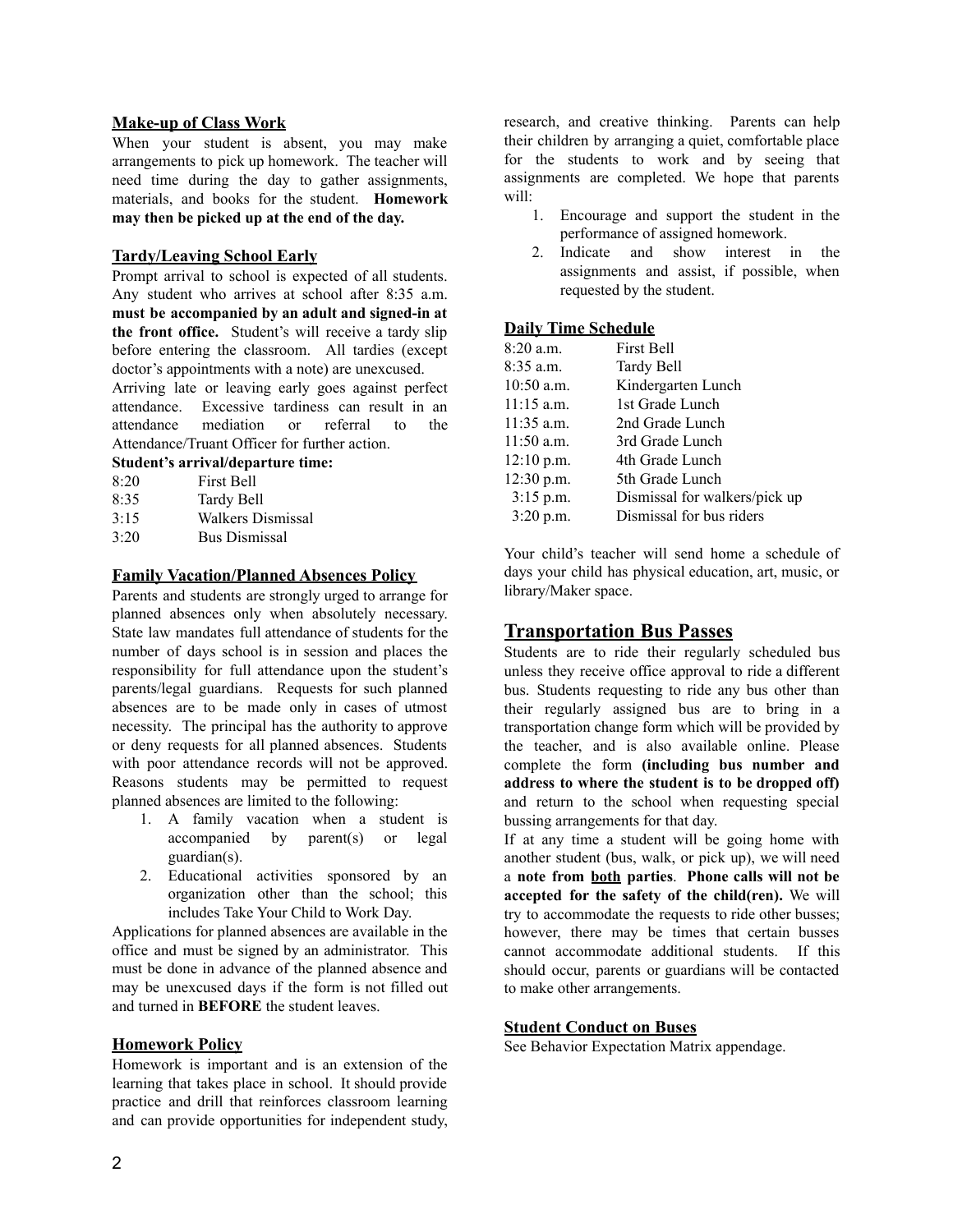#### **Registration/Change of Address**

A Bus Transportation Registration form must be filled out for any new student(s) or any student address changes. Any questions regarding student transportation can be directed to the Transportation Department at 614-801-2195.

## **Discipline**

#### **Student Behavior**

The school recognizes our obligation to optimize learning conditions by providing for ALL students a safe and nurturing environment. Behavior of *any kind* that disrupts the educational process will need addressed.

It is our belief that behaviors should be coupled with a program that reinforces positively to the educational environment.

#### **Rights and Responsibilities**

The following right *with corresponding responsibilities* defines a guide for cooperation, academic achievement and growth of self-discipline:

#### **Student Rights**

Students have the right to:

- 1. Be treated with respect and dignity
- 2. An educational environment which allows for maximum growth of the individual
- 3. Physical safety
- 4. Protection of personal property
- 5. Be informed of rules and procedures
- 6. Fair and equitable treatment

#### **Student Responsibilities**

It is the student's responsibility to:

- 1. Be Proactive
- 2. Begin With The End in Mind
- 3. Put First Things First
- 4. Think Win Win
- 5. Seek First To Understand, Then To Be Understood
- 6. Synergize
- 7. Sharpen the Saw

#### **Discipline Philosophy**

Webster's Dictionary defines the word *discipline* as "to train or develop by instruction". The ultimate goal of our discipline plan is to develop in the student, strong self-discipline. At the foundation of our discipline, philosophy is the element of *choice*. We feel strongly that behaviors are regulated by the choices that students make and our goal when disciplining students is to guide them towards appropriate choices.

The following Code of Conduct is a clear set of behavior expectations for all students to follow. Any

student whose behavior disrupts the educational process will be subject to disciplinary actions according to the following hierarchy:

> Verbal conversation Alternative activity In-school suspension Out-of-school suspension Expulsion

When determining the appropriate discipline for a student's action, such factors as severity of the action and the student's previous discipline history will be considered.

#### **Rule 1. Disruption of School**

Students shall not disrupt the normal school day or obstruct the educational process. This includes behaviors that use violence, extortion, coercion, threatening postures and language, and unusual dress or appearance.

#### **Rule 2. Damage of School or Private Property**

Students shall not cause or attempt to cause damage to school buildings, property, and grounds. A student shall not cause or attempt to cause damage to private property on school premises during the school day, or during a school activity, function or event off school grounds.

#### **Rule 3. Assault**

Students shall not cause physical injury or behave in such a way which could threaten to cause injury to school staff, other students, or visitors while under the jurisdiction of the school. This would include unlawful interference with and/or verbal assaults or intimidation of school authorities. Students may be subject to school discipline measures for harassment, vandalism, and physical or verbal assaults on school personnel during non-school time.

#### **Rule 4. Dangerous Weapons and Instruments**

Students shall not possess, use, transmit, or conceal any object which might be considered a dangerous weapon or instrument of violence. This includes, but is not limited to: guns or knives, (play or real), - this includes caps or explosives devices).

**Rule 5. Narcotics, Alcoholic Beverages and Drugs** Students shall not possess, use, distribute, conceal or be under the influence of any alcoholic beverages, dangerous drug, narcotic or mind-altering substances or possess associated paraphernalia and instruments.

#### **Rule 6. Look-alike drugs**

Students shall not possess, use, distribute or conceal any counterfeit substance or container that is represented to look like a controlled or illegal substance.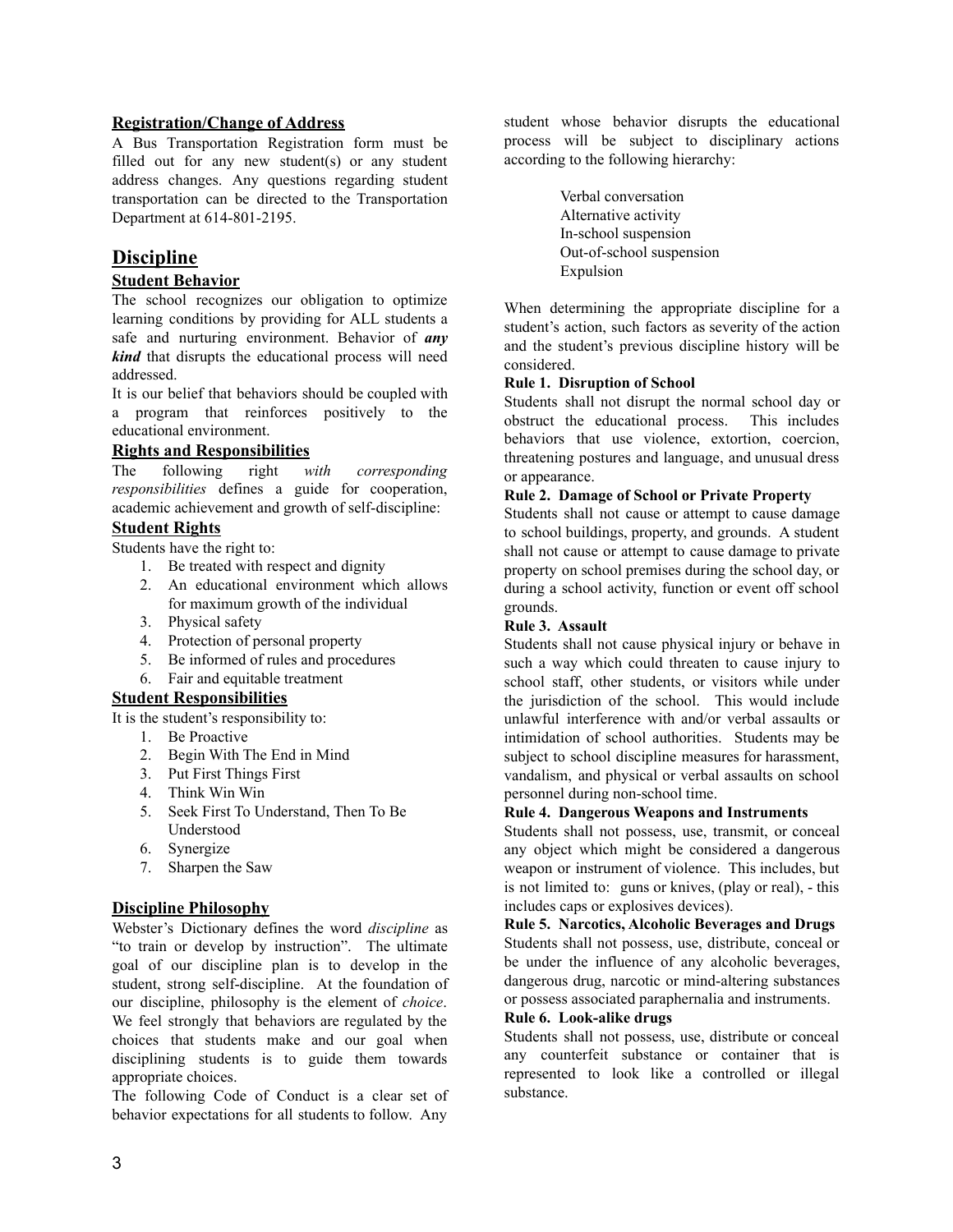#### **Rule 7. Tobacco**

Students shall not be permitted to possess, use, distribute or conceal any form of tobacco while on school property during the school day, at any school sponsored activity after school hours or on any school bus at any time.

#### **Rule 8. Insubordination**

Students shall not fail to comply with the directions of teachers, student teachers, substitute teachers, teacher aides, principal or other authorized personnel during any time when the student is under the authority of school personnel. This includes, but is not limited to: repeated violations of any rules, directive, or disciplinary actions; and refusal to accept discipline or identify themselves.

#### **Rule 9. Profanity and/or Obscene Language**

Students shall not use profanity or obscene language, either written or verbal in communicating with anyone.This includes the use of obscene gestures, signs, pictures, or publications.

#### **Rule 10. Harassment**

Students shall not use any speech or action that creates a hostile, intimidating or offensive environment toward any individual or group.

#### **Rule 11. Truancy and Tardiness**

Truancy is declared when a student is absent from school or any portion thereof without school authorization and parent consent. Excuses from school must meet the State Board of Education conditions as outlined in this handbook under Attendance and in the Ohio Revised Code. Being absent from class or classes without permission is an act of truancy. In cases of prolonged absence, a doctor's certificate may be required to verify the absence in question. Repeated violations of tardiness shall be considered a violation of Rule 8.

#### **Rule 12. Theft, Larceny, Robbery.**

Students shall not use or attempt to take into possession the public property or equipment of the school district or the personal property of another student, teacher, visitor, or employee of the school district.

#### **Rule 13. Frightening, Degrading, or Disgraceful Acts.**

Students shall not engage in or threaten any act which frightens, degrades, disgraces anyone by written, verbal, or gesture means. This includes acts of malicious, mischief and blatant disrespect.

#### **Rule 14. Transportation Rules and Regulations.**

Students are expected to abide by the rules of conduct established for the use of bus transportation on regular routes, extra-curricular activities and field trips.

#### **Classroom Behavior Expectations**

Each teacher has guidelines for his/her classroom which he/she will develop with the students. A copy of these classroom rules will be sent home at the beginning of the school year.

#### **Student Planners - Grades 4 and 5**

In an effort to improve parent/teacher communications and help organize your student's homework and assignments, students in grade  $4 \& 5$ will use a student planner. These will be given to your student at the beginning of the year. Parents are asked to review daily entries, communicate in writing questions and comments to the teacher and **sign each page.**

#### **Dress Code**

In an attempt to create an atmosphere at Norwood Elementary that stimulates learning, we have designed a dress code that compliments the objectives/goals of our educational curriculum. The following dress code will serve as a guideline to achieve greater uniformity while allowing for personal expression within the educational framework.

Any fashion (dress, accessory, or hairstyle) that disrupts the educational process or represents a safety risk will not be permitted. As stated in the Jefferson Local Board of Education Policy, students are not allowed to wear clothing that shows an affiliation with any gang-related activity. Under no circumstances will we permit the wearing of clothing, jewelry, badges, or symbols which show evidence of such connection. This includes chains, tattoos (permanent or temporary), scars/marks, and haircuts. We ask parents to use good judgment in what children wear. Items of clothing that contain profanity, suggestive comments, anti-school messages, and obscenities are not allowed. Caps, hats, and other inappropriate head coverings may be worn in the school building on Spirit Days.

#### **Fees**

The Jefferson Local Board of Education provides all basic instructional materials at no cost. There is a charge for all consumable materials.

Fee notices will be sent out at the beginning of the year. **Please remit payment as soon as possible.** If you feel you may qualify, fee waiver forms are available. If your student is on reduced lunches, you will need to pay  $50\%$  ( $\frac{1}{2}$ ) of the school fee.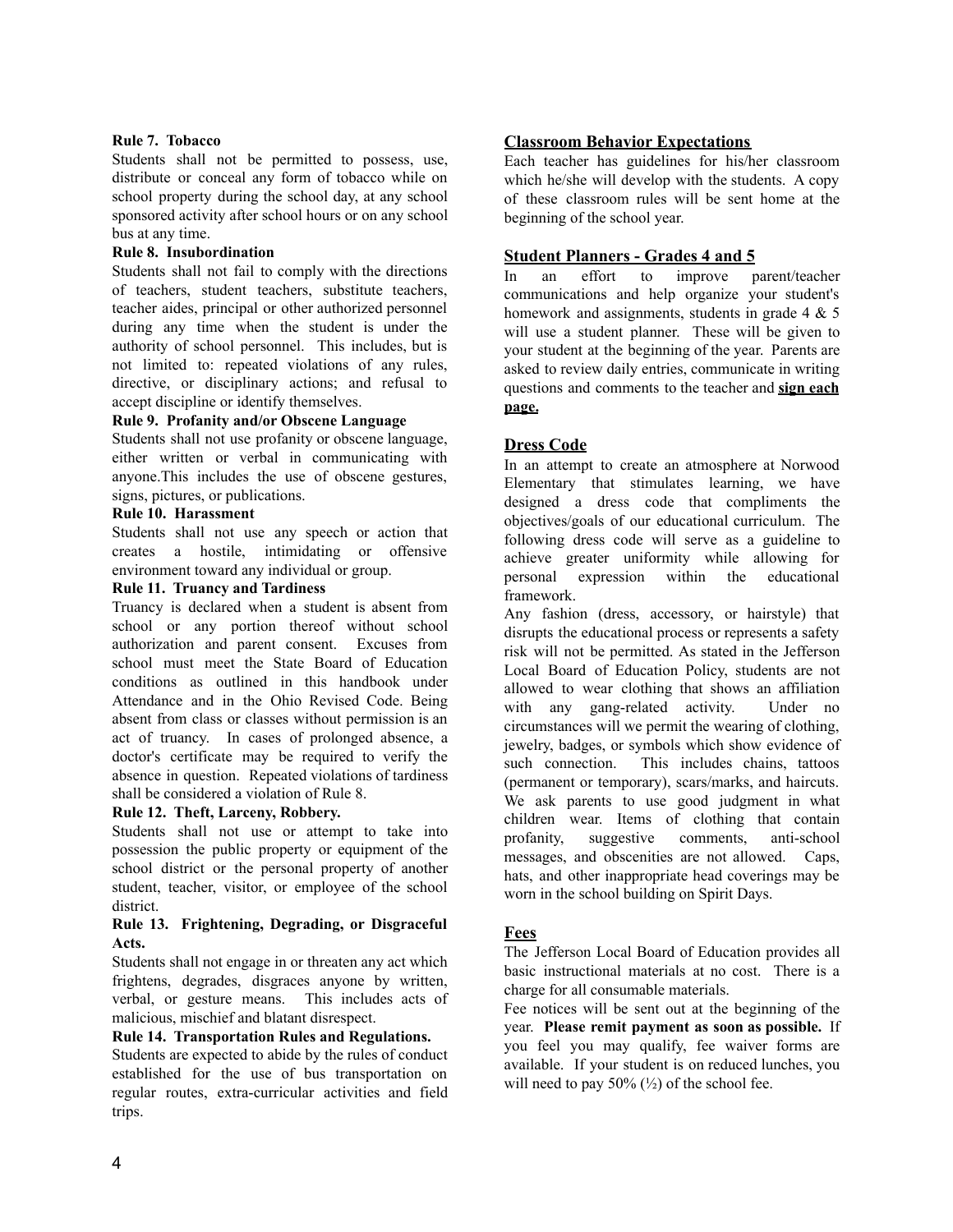#### **Report Card/Interim Reports**

Report cards are issued every nine weeks. Interim reports may be sent home with students in the middle of each grading period if teachers are concerned with students' academic progress. See the District Calendar for specific dates. Both interim and report cards are now available online.

#### **Breakfast**

Norwood Elementary offers breakfast for students. The meal will be served every morning starting at 8:10am. If your child is not a bus rider and will be eating breakfast, they should report to the cafeteria. If your child rides a bus, he/she will exit the bus upon arrival and report to the cafeteria.

If your child receives a free lunch, he or she will also get a free breakfast. See menu for pricing for reduced and full pay.

#### **Lunch**

The school serves a nutritionally balanced lunch each day school is in session. Each student has a lunch account and funds can be added by sending in a check made out to Jefferson Local Schools or going on line to [www.mealpayplus.com.](http://www.mealpayplus.com) Milk is included in the school lunch and students who pack may purchase milk separately.

Color coded magnetic menus are given to each student at the beginning of the school year. It is a rotating calendar for the year.

Free/reduced cost for breakfast and lunch are available for students who qualify. Applications will be sent home at the beginning of the year with all students. This information is kept in the strictest confidence and students receive the same lunch ticket as other students. See menu for pricing for reduced and full pay.

#### **MealPayPlus Information**

Jefferson Local Schools' cafeteria system allows for payments to be made to your student's lunch account from the My Payments Plus website [\(www.mypaymentsplus.com](http://www.mypaymentsplus.com)) with a credit or debit card (there is a small fee, but that is charged by the company for the processing and the school does not receive that). If you'd prefer not to use the online payment and avoid the fee, you can still send cash or a check with your student to school to be added to their account. After you set up your account, to add your student or students to the account you will need their ID which you can get from the cafeteria or the building secretary. The link to this website can also be found on the school district website, [www.west-jefferson.k12.oh.us](http://www.west-jefferson.k12.oh.us) on the left hand side.

Once you have your account and student(s) added, when you go to make a payment you can put the money into one of two categories or a combination of both:

Meal – This allows a student to purchase a meal everyday.

You can set low balance notifications under "Manage Account", and then selecting Manage Notifications. Make sure you check the appropriate categories where you are depositing money. Some people choose to only put money in the meal category and so they would not want to select to get notifications from the general one.

You can view account balances under "View Balances". Please note that new deposits may take up to 48 hrs. to show up.

Jefferson Local Schools does not maintain the MyPaymentsPlus website. If you need help with the website, they have a "Need Help?" button on the left and have a live chat and FAQ available. If you have any other questions pertaining to your student's account, please contact the Food Service Director at 614-879-7681 x2400.

#### **Guests for Lunch**

You are always welcome to join your student for lunch, **but please contact the office before 8:45 a.m. so arrangements may be made. When you arrive, make sure you sign in at the front office and pick up a visitor's badge.** Once lunch is over please return to the office immediately and return the badge. Lunch guests cannot go to recess or classrooms without permission.

### **Nurse Information**

#### **Medication at School**

Procedures for administering medication at school are intended primarily for those students with chronic health problems who require maintenance medications. We cannot permit students to have **any** medication in their possession as these can be confused with illegal drugs. Students are not permitted to bring their own medication to the office. Under no circumstances may a child give another child **ANY** medication.

#### **Prescription Drugs**

In the event that prescription medication is to be dispensed at school, Board Policy clearly states:

- 1. The school nurse or an authorized person will store and dispense the medication.
- 2. Written permission must be received from the parent or guardian.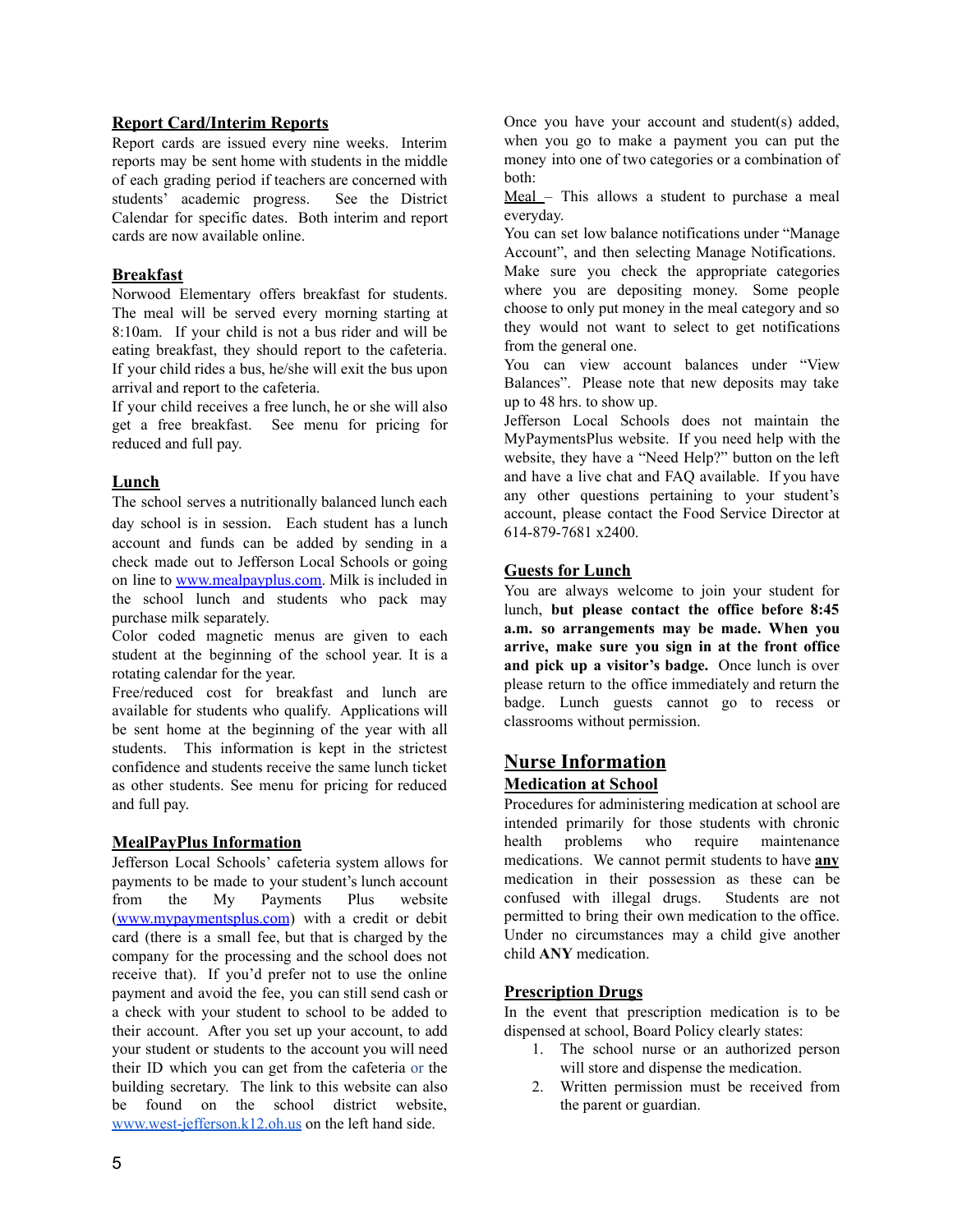- 3. The authorized person must receive and retain the school form signed by the physician who prescribed the drug. **A copy of this form is available online. A new form is required each school year.**
- 4. The parent or guardian must submit a revised statement signed by the physician if any of the information originally provided changes.
- 5. The authorized person would not be liable in civil damages unless he/she acted in a manner that would constitute "gross negligence or reckless misconduct".
- 6. No one will be required to administer medication to a student if the employee objects on the basis of religious convictions.
- 7. Medication must be brought to school **by the parent** in the original container in which it was dispensed.

### **Non-prescription Drugs**

- 1. In general, a child should not require non-prescriptive medication during school hours (including cough drops).
- 2. Over-the-counter medications can be administered to students with written authorization from the parent on the board approved form which is available online. No doctor form will be needed. Along with the form, medication still must be brought to the school office in its original container by the parent.

### **Medical Concerns**

The school nurse is available on a limited basis in each building. Vision and hearing screening will be done in the fall on all students in kindergarten, first, third, and fifth grades. Students in grade levels not mentioned may be screened by request of the teacher or parent. Parents will be notified if a student fails a screening.

The nurse will provide a hand washing class for all students in second grade, a Growth and Development class for fourth grade (boys and girls in separate sessions), and a hygiene class for fifth grade.

There is a fully equipped Health Clinic provided to meet the needs of those children who experience MINOR illness or injury while at school.

#### **Bee Stings and other Allergies**

Parents need to inform the school of the child's allergies, especially allergies to bee stings and food. In the case of serious allergies, parents should provide the school with the proper medication **and a doctor's note** with directions on how to administer.

#### **Illness at School**

There are times when children become ill at school and need to go home. If someone other than the parent is to be called, please provide us with that information on the OneView emergency form that is filled out at the beginning of the year. The CDC recommends a child must remain fever, diarrhea, and vomit free for 24 hours before they can return to school.

### **Head Lice**

Head lice are a contagious nuisance disease common to all public schools. Students are **not** permitted to attend school if they have "live" head lice. If you suspect your child has lice, please notify the school so that we can check them and their classmates Students who are absent due to head lice should be checked by the school staff upon their return and proven to be lice free. Remember head lice are not a sign of poor health or hygiene, and can be better controlled when it is properly reported and treated.

# **Fall Immunizations required for school entrance: Kindergarten thru 5**

- \*4 or more doses of DTaP/DTP/TD/DT
- \*3 or more doses of Polio
- \*3 doses of Hepatitis B
- \*2 doses of MMR

\*2 doses of Varicella or documentation of disease If you have any questions, please contact Melissa Ferguson @ 614-879-7642 x3305.

#### **Parent/Teacher Conferences**

Parent/Teacher conferences are scheduled twice during the school year. Consult the District Calendar for dates. Parents are welcome to have a conference any time they have a concern about their child's academic progress or behavior. Please call or email the teacher to schedule a conference.

#### **Parent/Teacher Organization (PTO)**

We are proud of our P.T.O.and they sponsor several fun activities for the children (and parents) including Breakfast with Santa and our Spring Carnival. Information will be sent home at the beginning of the year regarding meeting dates.

We encourage you to become active in the organization and support their events.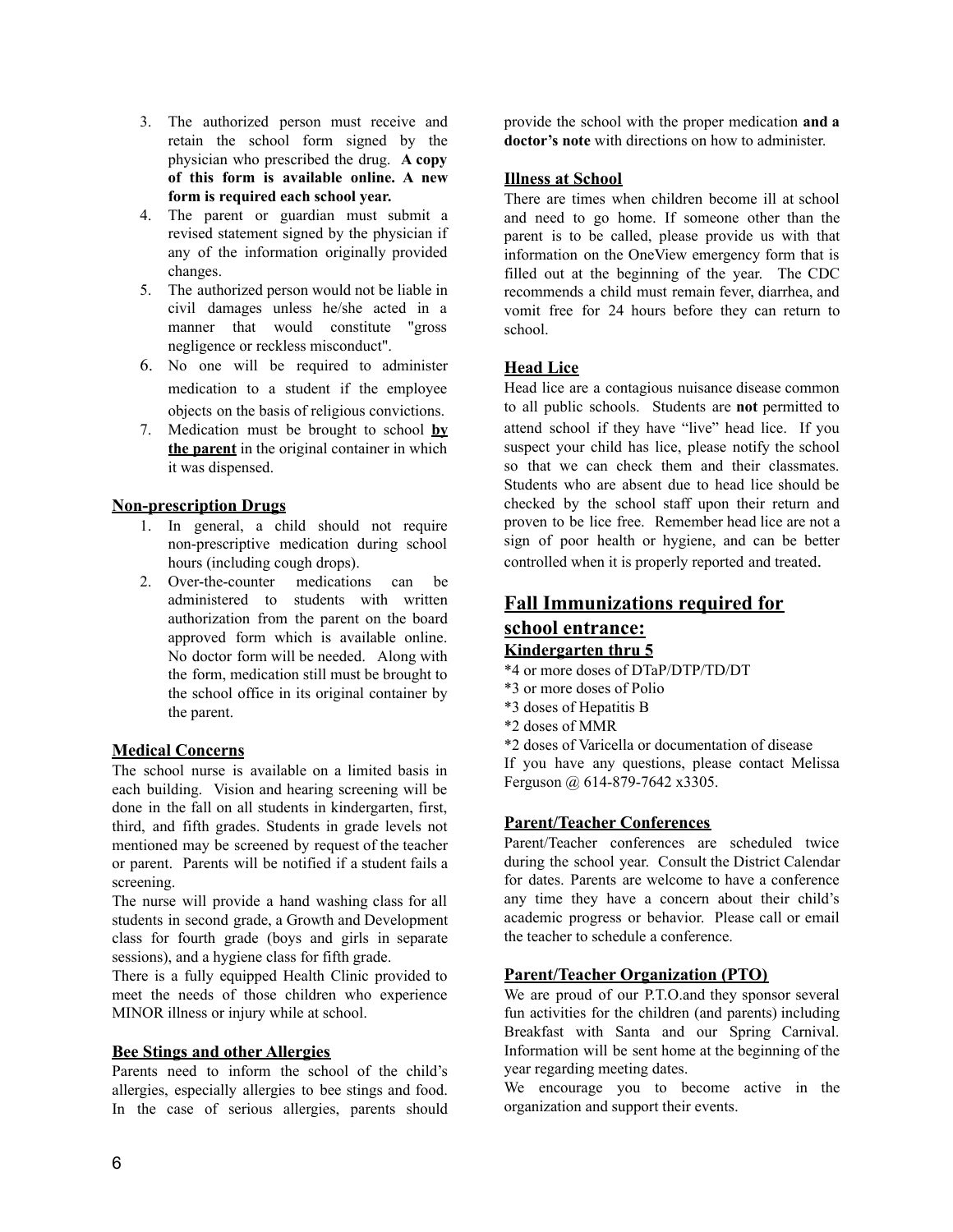If at any time you need to contact them, you may do so by sending an email to  $wirpto@gmail.com$ .

#### **Personal Items**

Electronic play devices should not be brought to school. Cell phones should be in a book bag and turned off during school hours. If a student is using their cell phone inappropriately, the cell phone will be taken by the teacher and the parent will need to come and pick it up in the front office. The school will provide all equipment for recess. Please do not bring any items from home.

#### **Lost and Found**

When we cannot identify the owners of various items, the items are placed in the Lost and Found which can be found on the stage in the cafetorium. Items such as glasses, jewelry, keys, etc. will be in the office. Parents visiting the school are encouraged to check to see if any of these items belong to their child.

#### **Physical Education**

Physical Education is a required part of our curriculum. On the days your child has Physical Education, please remember gym shoes and the black soles must be non-marking.

Only written medical excuses, from a doctor will be accepted to excuse a child from participation. Students who are under a physician's care must have written permission from the physician to participate in Physical Education classes.

#### **Pledge of Allegiance**

Parents who object to their child(ren) saying the Pledge on religious grounds must state this in writing to the principal.. In such cases, these children will be excused in a manner that draws as little attention as possible to the situation.

#### **Promotion/Retention**

Board Policy establishes the criteria for promotion and retention.

- 1. A retention conversation will occur with the parent(s) of a possible retention at a Parent/Teacher conference.
- 2. An additional conference indicating the school's decision to retain will be held with a student's parent(s) before the end of the school year.

#### **Recess**

Recess is generally held outdoors. Recess will be held indoors when it is raining or when the temperature is below 20 degrees (taking into consideration the wind chill factor). Student's should come to school dressed appropriately for weather conditions (see Behavior Expectation Matrix appendage).

#### **Records Privacy Act**

In keeping with P.L. 93-380, concerning school records, parent consent must be obtained before school records can be released to anyone outside the school, other than another government agency.

#### **Parent Access to Records-Natural Parent**

Any legally recognized natural parent has access to his/her student's records, unless those rights were lost through adoption, court order, or the child has reached the age of maturity. Access must be granted within a reasonable period of time.

#### **Non-Custodial Parent**

- 1. A divorce or change in child custody does not change the rights of the natural parent to access his/her child's records.
- 2. A non-custodial parent may request and receive a copy of the child's report card, the permanent record, and the opportunity to hold a teacher conference. Only the custodial parent has the right to make educational decisions requested by the school.

#### **Step-Parent**

Step-parents have no rights to records, reports, or conferences unless a FERPA form has been completed and notarized by both custodial parents. Only the custodial parent has the right to participate in making educational decisions for the child.

#### **Child Custody**

Parents have a legal obligation to inform the school anytime the custody of a child changes. The school officials will need a copy of the original journal entry pertaining to the child's custody. Records can not be changed unless the school is provided with the proper court documents.

#### **Religious Issues in School**

Parents who object to their child observing holidays on religious grounds should inform the teacher.